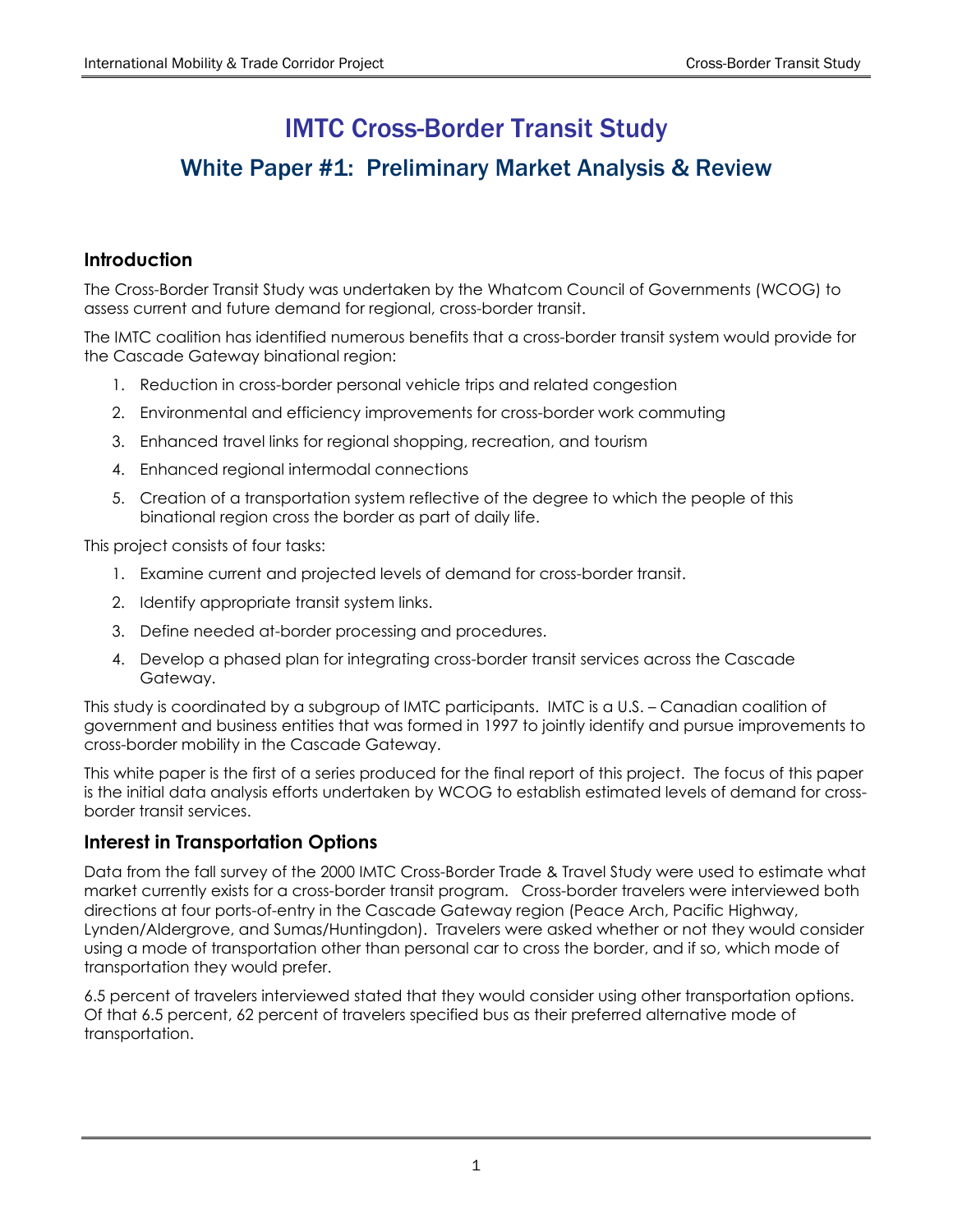When these percentages were applied to 2001 traffic volumes, estimates approach a thousand potential weekday passengers and over a thousand potential weekend-day travelers.[1](#page-1-0)

# **Origin-Destination Analysis**

Subsequent analysis of the day, time, and origin-destination patterns of the travelers who expressed possible interest in a cross-border bus service was performed. Northbound, the main weekday origin cities are Lynden, Sumas, and Bellingham during the week, and Bellingham, Blaine, and further south on the weekends (Everett, Seattle, etc.). Southbound, the primary origins are Surrey, White Rock, Vancouver, and Richmond.

Destinations vary depending on time of day and whether or not the person was traveling on a weekday or weekend. During the week, northbound travelers went to Abbotsford, Burnaby, and Aldergrove, while weekend northbound travelers headed to Vancouver and Whistler as well. The same is true southbound; most destinations are in Bellingham and Blaine during the week, but weekend travelers also visit Seattle and Mt. Baker (depending on season).

It seems prudent to consider offering different transit services on weekdays and on weekends. Another factor to consider is time of day. The largest percentage of weekday northbound travelers crossed the border between 2.00pm and 5.00pm. Southbound, more traveled in the afternoon, between 10.00am and 2.00pm. A similar pattern is seen on weekends as well, with the majority of potential transit users crossing the border northbound in the early evening (2.00pm – 5.00pm) and crossing southbound in the morning (7.00am – 10.00am).

At this level of detail , potential demand between specific city pairs cannot be confidently estimated with the current data. However, the data do reveal predominate patterns for a weekday morning/afternoon route from Lynden and Sumas to Abbotsford, as well as a route from Surrey to Bellingham in the morning/afternoon. On weekends, a possible Bellingham to Vancouver route is suggested, leaving in the morning and returning in the evening.

# **Cross-Border Commuters**

Data from the 2000 IMTC Cross-Border Trade & Travel Study suggest that between 600-800 commuters cross the border in each direction every day for work. For those commuters going to the same workplace, a vanpool or carpool transit service may be of benefit.

# **Data Needs**

 $\overline{a}$ 

The data from the 2000 IMTC Cross-Border Trade & Travel Study, while an appropriate starting point for a dialogue on cross-border transit services, is not substantial enough to accurately forecast a potential market, nor to determine specific cross-border routes and schedules. Additional market analysis is needed to more accurately identify potential users and to limit the number of possible routes transportation agencies may consider as they start a cross-border service. Additional data collection cannot be accomplished under the existing scope of work of this project but should be considered for future transit projects.

It is important to note that cross-border passenger vehicle volumes have shown a marked decrease since September 11, 2001. Cross-border passenger travel has been slowly declining since the early 1990's, most likely due to the relative currency values. However, in 2002 traffic volumes were, on average, 21 percent lower at all four Cascade Gateway ports-of-entry than in 2001. This decrease in passenger travel may affect the number of potential users of any future cross-border transit system.

<span id="page-1-0"></span><sup>1</sup> Data from the 2000 IMTC Cross-Border Trade and Travel Study are expanded to reflect the proportion of the auto traveler population fitting the selected criteria during the survey timeframe (11 hours per day).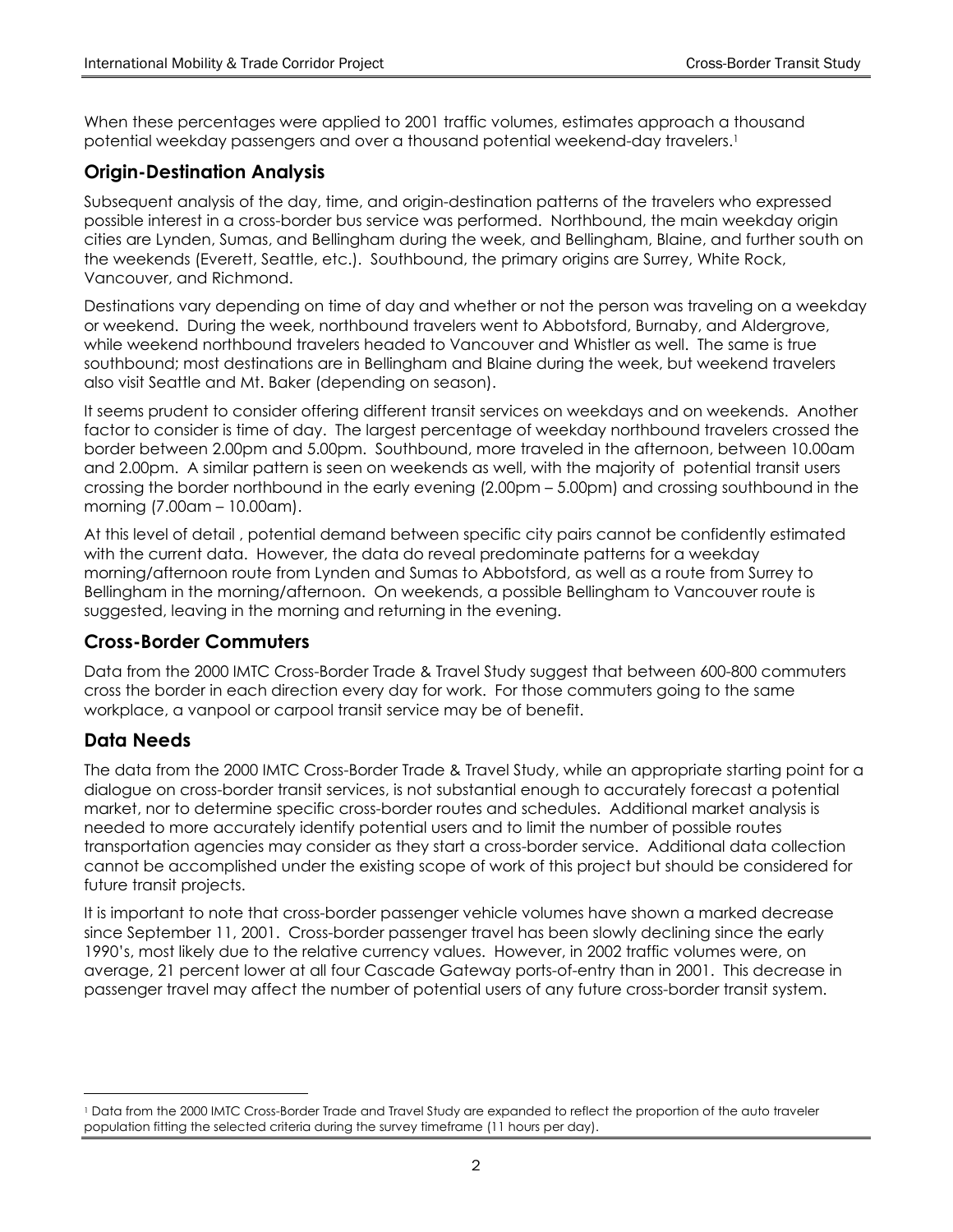# **Summary**

Preliminary research using the existing data sources available reveals an interest in cross-border transit services and illuminates the trip-purposes most likely to consider alternatives to automobiles. Routes connecting Bellingham, Sumas, and Lynden to Vancouver, Surrey, Abbotsford, and Aldergrove appear to be of the most interest to potential transit users. On weekends, additional interest in routes to recreational locations such as Whistler and Mt. Baker is also apparent in the data.

Additional data would be needed to establish favored routes, times of travel, cost, and method of travel as well.

Although this analysis has illustrated interest in cross-border transit services, the significant decrease in passenger traffic must be considered in further research. Some of this decrease may be due to perceptions of congestion at the border, or worries over new procedures and hassles due to heightened security. If so, there may actually be an increased interest in reliable, timely transit services.

# **Appendix**

Data collected from the 2000 IMTC Cross-Border Trade & Travel Study – estimated travel volumes and origin-destination patterns for potential bus riders in the Cascade Gateway.

|                                     |       |                   | Day of Week |         |
|-------------------------------------|-------|-------------------|-------------|---------|
| <b>Direction</b>                    |       |                   | Weekend     | Weekday |
| Northbound Port of Entry Peace Arch |       |                   | 3,672       | 2,735   |
|                                     |       | Pacific Highway   | 2,172       | 1,394   |
|                                     |       | Lynden/Aldergrove | 1,271       | 817     |
|                                     |       | Sumas/Huntingdon  | 1,459       | 1,018   |
|                                     | Total |                   | 8,574       | 5,964   |
| Southbound                          |       | Peace Arch        | 4,486       | 3,502   |
|                                     |       | Pacific Highway   | 2,572       | 2,351   |
|                                     |       | Lynden/Aldergrove | 1,578       | 876     |
|                                     |       | Sumas/Huntingdon  | 1,726       | 1,029   |
|                                     | Total |                   | 10,362      | 7,758   |
| Grand Total                         |       |                   | 18,936      | 13,722  |

#### **Fall Passenger - Average Daily (11 hr.) Traffic Volumes**

The following data are cumulative results from all four ports-of-entry. The estimated tallies, based on sample survey results, have been expanded to reflect the proportion of the auto traveler population fitting the selected criteria during the survey timeframe (11 hours/day).

### **Would you consider using other transportation options?**

Respondents were asked "Would you consider using transportation options other than personal vehicle?" 7 percent of weekday drivers and 6 percent of weekend drivers interviewed responded that they would consider using mode of transportation other than personal vehicle to cross the border.

| Dav     | No (Refused/Not<br>Recorded) |     | Yes  |    | Total |
|---------|------------------------------|-----|------|----|-------|
| Weekday | 12,734                       | 93% | 988  | 7% |       |
| Weekend | 1790                         | 94% | ' 46 | 6% |       |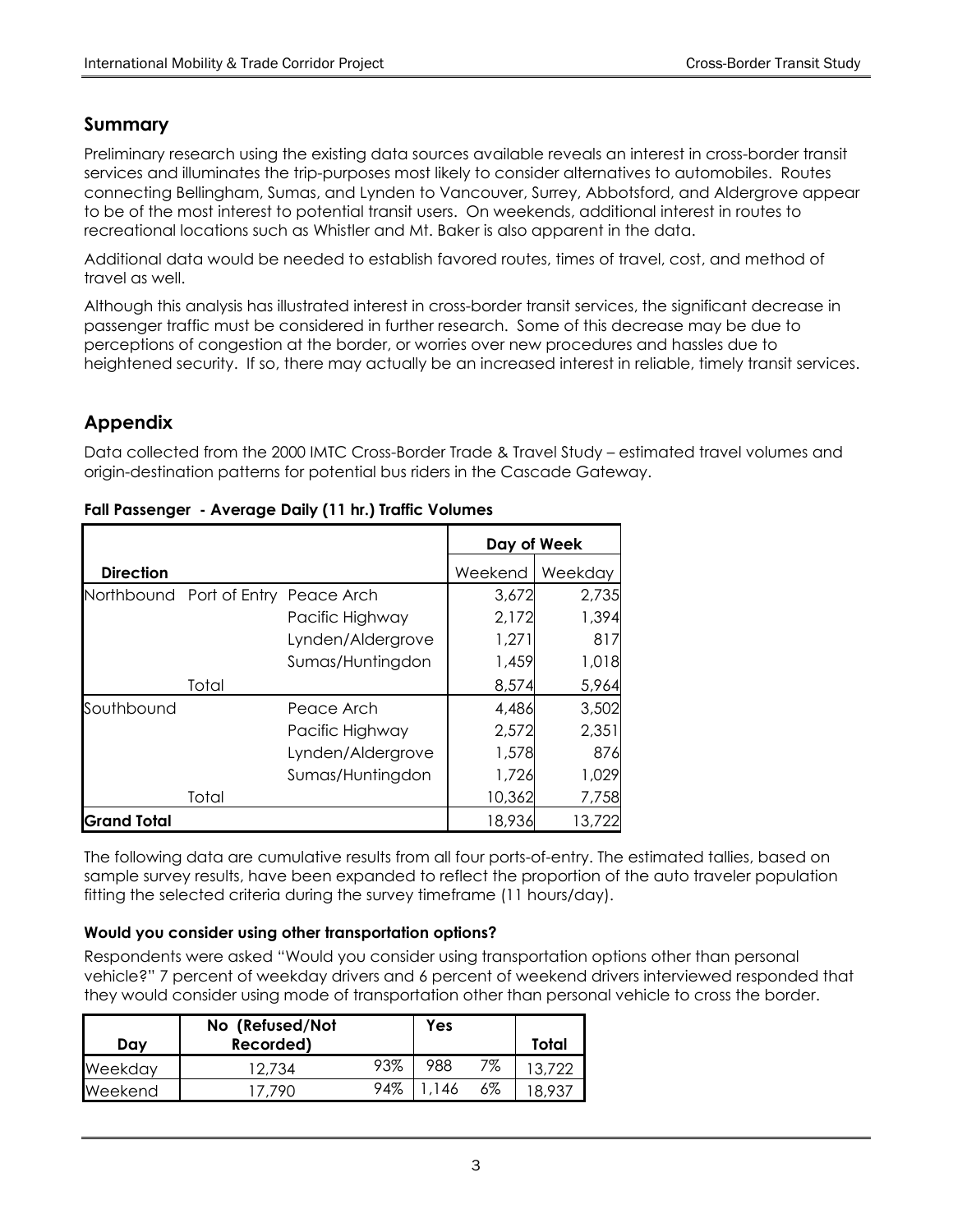#### **Preferred Alternative Mode**

Of that 6 and 7 percent, respondents specified which transportation option, including bus, they would consider using to cross the border.

| Day     | Airplane |          | Bus      |            | Train |          | <b>Others</b> |                  | Unrecorded |        | <b>Total</b> |
|---------|----------|----------|----------|------------|-------|----------|---------------|------------------|------------|--------|--------------|
| Weekday | 86       | 7%<br>ο. | <u>_</u> | 62.0%      | 233   | 23.6%    |               | $1 \sigma$<br>70 | 40         | $.6\%$ | 988          |
| Weekend | 43       | 2.5%     | 503      | 9%<br>43.7 | 337   | 4%<br>29 | 30            | 70<br>Z.O70      | ົດຕ<br>ັບ  | .6%    | 46           |

The following origin-destination information has been broken down by day of week, direction, and time of day:

# **Weekday: 616**

#### **Northbound: 267**

Morning (7am-10am): 60

|                    |   |    |   |    | <b>Destination City</b>                                        |  |        |           |                         |
|--------------------|---|----|---|----|----------------------------------------------------------------|--|--------|-----------|-------------------------|
| <b>Origin City</b> |   |    |   |    | Abbotsford Aldergrove Chilliwack Clearbrook Cloverdale Langley |  | Surrey | Vancouver | Total                   |
| <b>Bellingham</b>  |   |    |   |    |                                                                |  |        |           | 6                       |
| <b>Birch Bay</b>   |   |    |   |    |                                                                |  |        |           |                         |
| <b>Bothell</b>     |   |    |   |    |                                                                |  |        |           | $\overline{2}$          |
| Deming             |   |    |   |    |                                                                |  |        |           | $\overline{2}$          |
| Everson            |   |    |   |    |                                                                |  |        |           | $\overline{\mathbf{2}}$ |
| Ferndale           |   |    |   |    |                                                                |  |        |           | $\overline{\mathbf{2}}$ |
| Lynden             |   |    | ঽ |    |                                                                |  |        |           | 25                      |
| Maple Falls        |   |    |   |    |                                                                |  |        |           | 4                       |
| Nooksack           |   |    |   |    |                                                                |  |        |           |                         |
| Seattle            |   |    |   |    |                                                                |  |        |           | $\mathbf{2}$            |
| Sumas              |   |    |   |    |                                                                |  |        |           | 8                       |
| <b>Total</b>       | 4 | 25 | 3 | 10 |                                                                |  |        |           | 60                      |

Afternoon (10am-2pm): 68

|                                                                           |    | <b>Destination City</b> |  |    |   |   |              |                 |  |       |       |  |
|---------------------------------------------------------------------------|----|-------------------------|--|----|---|---|--------------|-----------------|--|-------|-------|--|
| <b>Origin City</b> Abbotsford Aldergrove Bradner Burnaby Kamloops Langley |    |                         |  |    |   |   |              |                 |  | White |       |  |
|                                                                           |    |                         |  |    |   |   | Pitt Meadows | Richmond Surrey |  | Rock  | Total |  |
| Bellingham                                                                |    |                         |  |    |   |   |              |                 |  |       |       |  |
| <b>Blaine</b>                                                             |    |                         |  |    |   |   |              |                 |  |       |       |  |
| Everett                                                                   |    |                         |  |    |   |   |              |                 |  |       |       |  |
| Everson                                                                   |    |                         |  |    |   |   |              |                 |  |       |       |  |
| Ferndale                                                                  |    |                         |  |    |   |   |              |                 |  |       |       |  |
| Lynden                                                                    |    |                         |  |    |   | 8 |              |                 |  |       | 25    |  |
| Lynnwood                                                                  |    |                         |  |    |   |   |              |                 |  |       |       |  |
| Mt Vernon                                                                 |    |                         |  |    |   |   |              |                 |  |       |       |  |
| Portland                                                                  |    |                         |  |    |   |   |              |                 |  |       |       |  |
| Seattle                                                                   |    |                         |  |    |   |   |              |                 |  |       |       |  |
| Sumas                                                                     | 16 |                         |  |    |   |   |              |                 |  |       | 16    |  |
| Total                                                                     | 22 |                         |  | 14 | 2 | 9 |              |                 |  |       | 68    |  |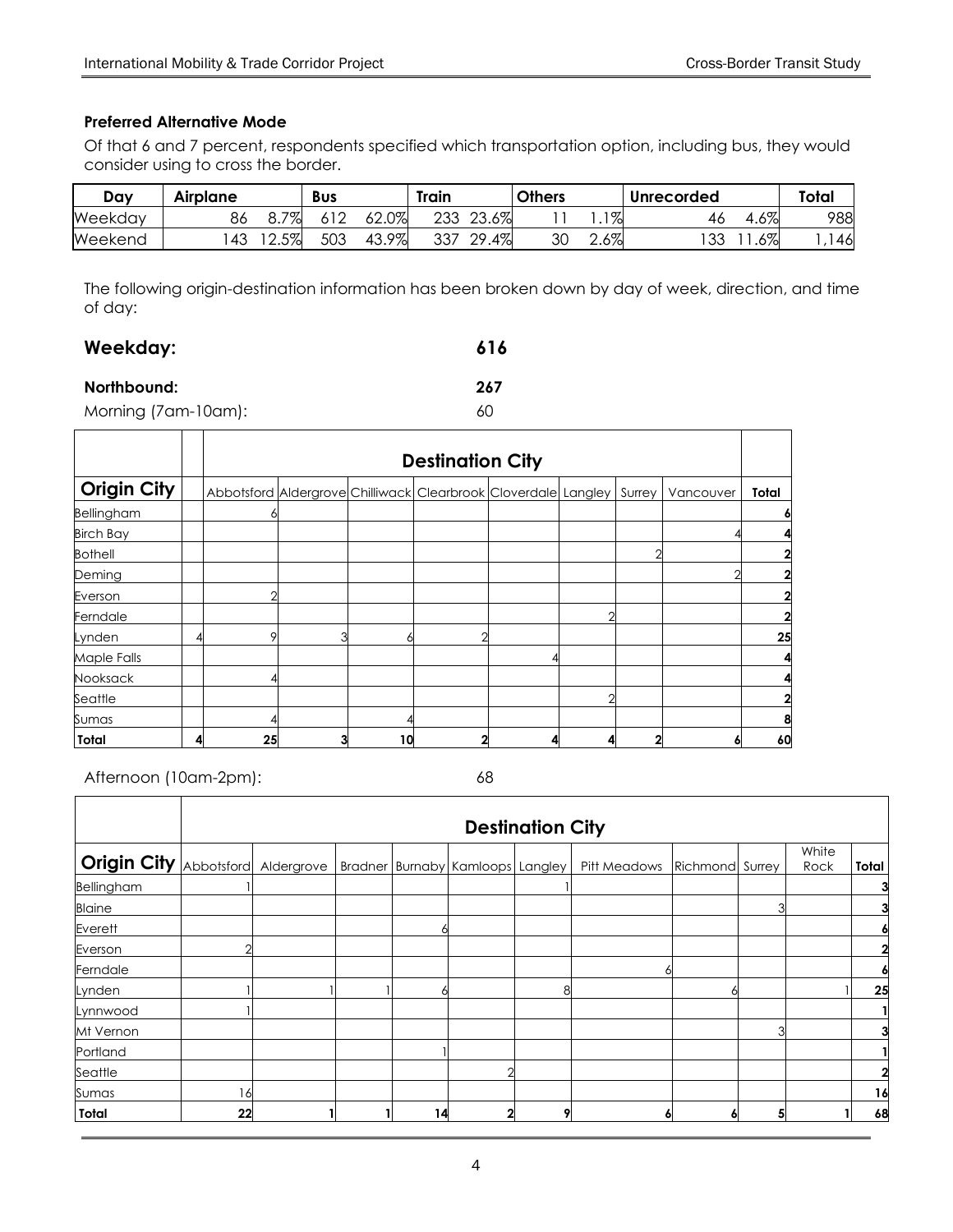#### Evening (2pm-5pm): 139

|                  | <b>Destination City</b> |            |            |           |      |         |         |             |       |  |  |  |  |
|------------------|-------------------------|------------|------------|-----------|------|---------|---------|-------------|-------|--|--|--|--|
| Origin City      | Abbotsford              | Aldergrove | Chilliwack | Delta     | Hope | Langley | Mission | Seabird Is. | Total |  |  |  |  |
| Bellingham       | $\overline{4}$          |            |            |           |      |         |         |             | 23    |  |  |  |  |
| <b>Birch Bay</b> | 8                       |            |            |           |      |         |         |             |       |  |  |  |  |
| Deming           |                         |            |            |           |      |         |         | Ω           |       |  |  |  |  |
| Lummi Is.        |                         |            |            |           |      |         |         |             |       |  |  |  |  |
| Lynden           | 9                       | 17         |            |           |      |         |         |             | 32    |  |  |  |  |
| Maple Falls      | 8                       |            |            |           |      |         |         |             | 8     |  |  |  |  |
| Mt Baker         |                         |            |            |           |      |         | 8       |             |       |  |  |  |  |
| Port Townsend    | Q                       |            |            |           |      |         |         |             |       |  |  |  |  |
| Sherwood         |                         |            |            |           | 8    |         |         |             |       |  |  |  |  |
| Sumas            | 17                      |            |            |           |      |         |         |             | 17    |  |  |  |  |
| Tacoma           | 9                       |            |            |           |      |         |         |             |       |  |  |  |  |
| <b>Total</b>     | 73                      | 17         |            | $\bullet$ | 8    |         | 8       | 9           | 139   |  |  |  |  |

#### **Southbound: 348**

Morning (7am-10am): 110

|                    |          | <b>Destination City</b> |                  |         |           |        |            |         |       |  |  |  |  |
|--------------------|----------|-------------------------|------------------|---------|-----------|--------|------------|---------|-------|--|--|--|--|
| <b>Origin City</b> | Bellevue | Bellingham              | <b>Birch Bay</b> | Everett | Greenbank | Lynden | Sacramento | Seattle | Total |  |  |  |  |
| <b>Burnaby</b>     |          |                         |                  |         |           |        |            |         | 12    |  |  |  |  |
| Coquitlam          |          |                         |                  |         |           |        |            |         |       |  |  |  |  |
| Ladner             |          | 10                      |                  |         |           |        |            |         | 17    |  |  |  |  |
| Pt Roberts         |          |                         |                  |         |           |        |            |         |       |  |  |  |  |
| Richmond           |          | 10                      |                  |         |           |        |            |         | 17    |  |  |  |  |
| Surrey             |          | 4                       |                  |         |           |        |            |         | 21    |  |  |  |  |
| Vancouver          |          |                         |                  |         | 10        |        |            |         | 10    |  |  |  |  |
| Victoria           |          |                         |                  |         |           |        | 10         |         | 10    |  |  |  |  |
| White Rock         |          |                         |                  |         |           |        |            |         |       |  |  |  |  |
| <b>Total</b>       |          | 56                      |                  |         | 10        | 5      | 10         |         | 110   |  |  |  |  |

Afternoon (10am-2pm): 140

|                                                                                                  |    | <b>Destination City</b> |    |       |  |  |          |     |       |  |  |  |  |
|--------------------------------------------------------------------------------------------------|----|-------------------------|----|-------|--|--|----------|-----|-------|--|--|--|--|
| <b>Origin City</b>   Bellingham   Blaine   Bothell   D'Alene   ssaquah Lynden  Sea Tac   Seattle |    |                         |    | Couer |  |  |          |     | Total |  |  |  |  |
| <b>Burnaby</b>                                                                                   |    |                         |    |       |  |  |          | ר ו | 12    |  |  |  |  |
| Coquitlam                                                                                        |    |                         |    | 19    |  |  |          |     | 19    |  |  |  |  |
| Surrey                                                                                           | 26 |                         | 19 |       |  |  | <b>9</b> |     | 64    |  |  |  |  |
| Vancouver                                                                                        |    |                         |    |       |  |  |          |     | 15    |  |  |  |  |
| White Rock                                                                                       |    |                         |    |       |  |  |          |     | 29    |  |  |  |  |
| Total                                                                                            | 38 |                         | g  | 19    |  |  | 19       | 15  | 140   |  |  |  |  |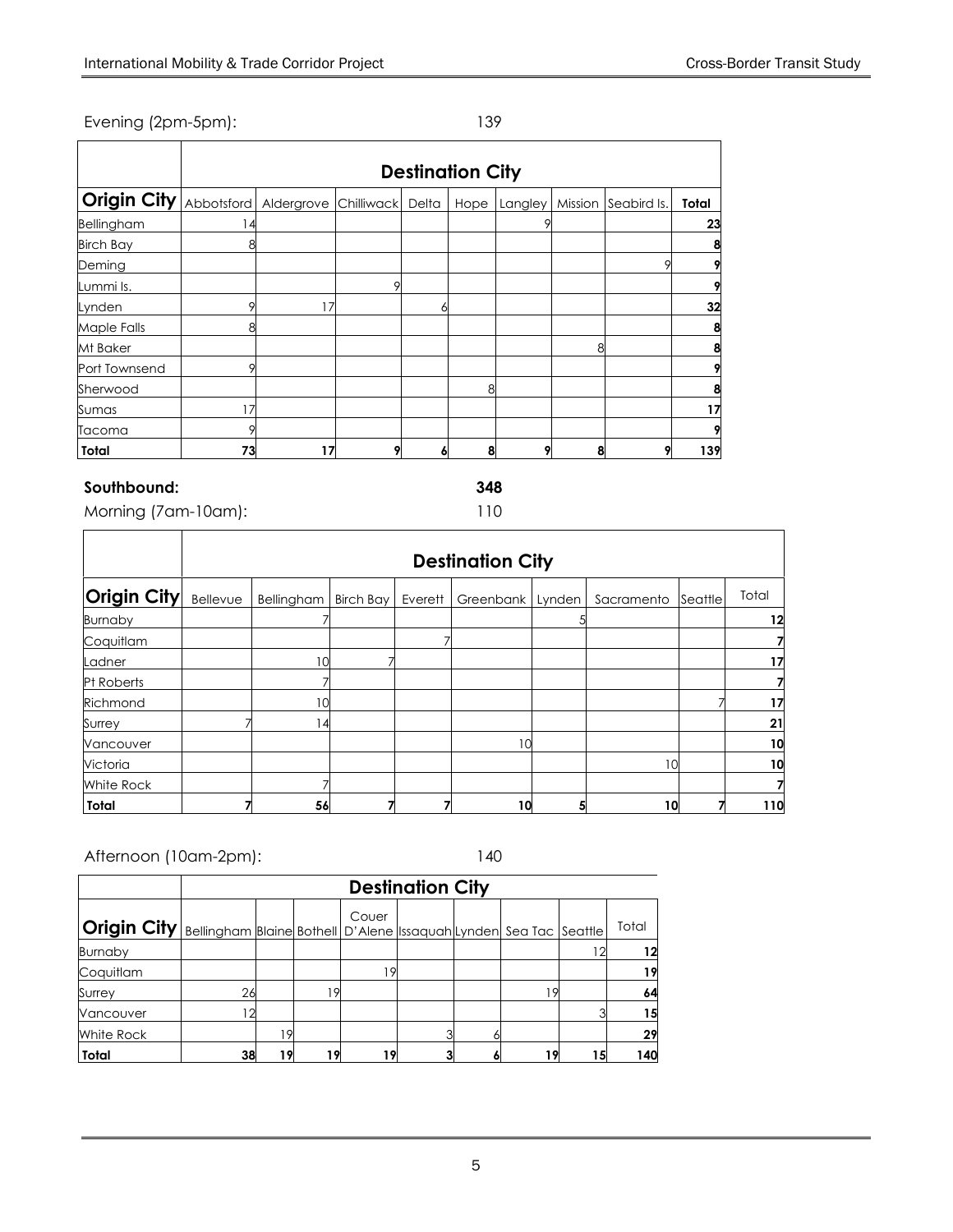### Evening (2pm-5pm): 98

|              |                   |               | <b>Destination City</b> |         |       |
|--------------|-------------------|---------------|-------------------------|---------|-------|
| Origin City  | <b>Bellingham</b> | <b>Blaine</b> | Mt Vernon               | Seattle | Total |
| Abbotsford   |                   |               |                         |         | 11    |
| Burnaby      |                   |               |                         |         | 11    |
| N. Vancouver |                   |               |                         |         | 11    |
| Richmond     |                   |               |                         |         | 21    |
| Surrey       |                   |               |                         | 12      | 12    |
| Vancouver    |                   |               |                         |         | 23    |
| White Rock   |                   |               |                         |         | 11    |
| Total        |                   | 23            |                         | 54      | 98    |

# **Weekend: 503**

#### **Northbound: 484**

Morning (7am-10am): 119

|                 |           | <b>Destination City</b> |         |          |        |           |          |       |  |  |  |  |  |
|-----------------|-----------|-------------------------|---------|----------|--------|-----------|----------|-------|--|--|--|--|--|
| Origin City     | Courtenay | Delta                   | Langley | Richmond | Surrey | Vancouver | Whistler | Total |  |  |  |  |  |
| Bellingham      |           |                         |         |          |        | 24        |          | 40    |  |  |  |  |  |
| <b>Blaine</b>   |           |                         |         |          |        |           |          | 14    |  |  |  |  |  |
| <b>Bothell</b>  |           |                         |         |          |        |           |          |       |  |  |  |  |  |
| Everett         |           |                         |         |          | ጸ      | 8         |          | 16    |  |  |  |  |  |
| Ferndale        |           |                         |         |          |        |           |          |       |  |  |  |  |  |
| <b>Hamilton</b> |           |                         |         |          |        |           |          |       |  |  |  |  |  |
| Kingston        |           |                         |         |          |        |           |          |       |  |  |  |  |  |
| Oak Harbor      |           |                         |         |          |        |           |          |       |  |  |  |  |  |
| Seattle         |           |                         | ↷       |          |        |           |          | 15    |  |  |  |  |  |
| Sedro-Woolley   |           |                         |         |          | 10     |           |          | 10    |  |  |  |  |  |
| Total           |           |                         | 3       | 25       | 38     | 36        | 8        | 119   |  |  |  |  |  |

Afternoon (10am-2pm): 100

|                    |                       |    |                     | <b>Destination City</b> |                   |                               |                |              |
|--------------------|-----------------------|----|---------------------|-------------------------|-------------------|-------------------------------|----------------|--------------|
| <b>Origin City</b> | Abbotsford Chilliwack |    | Langley Maple Ridge | N<br>Vancouver          | Port<br>Coquitlam | Vancouver Whistler White Rock |                | <b>Total</b> |
| Bellingham         |                       |    |                     |                         |                   |                               |                | 24           |
| <b>Birch Bay</b>   |                       |    |                     |                         |                   |                               |                |              |
| Deming             |                       |    |                     |                         |                   |                               |                |              |
| Everett            |                       |    |                     |                         |                   |                               |                |              |
| Ferndale           |                       |    |                     |                         |                   |                               |                |              |
| Lynden             |                       |    |                     |                         |                   |                               |                | 11.          |
| Lynnwood           |                       |    |                     |                         |                   |                               | 6              | 16           |
| Puyallup           |                       |    |                     |                         |                   |                               | $\overline{7}$ | 17           |
| Seattle            |                       |    |                     |                         |                   |                               |                |              |
| Snohomish          |                       | 12 |                     |                         |                   |                               |                | 12           |
| Total              | 19                    | 12 |                     | 12                      |                   |                               | 33             | 100          |